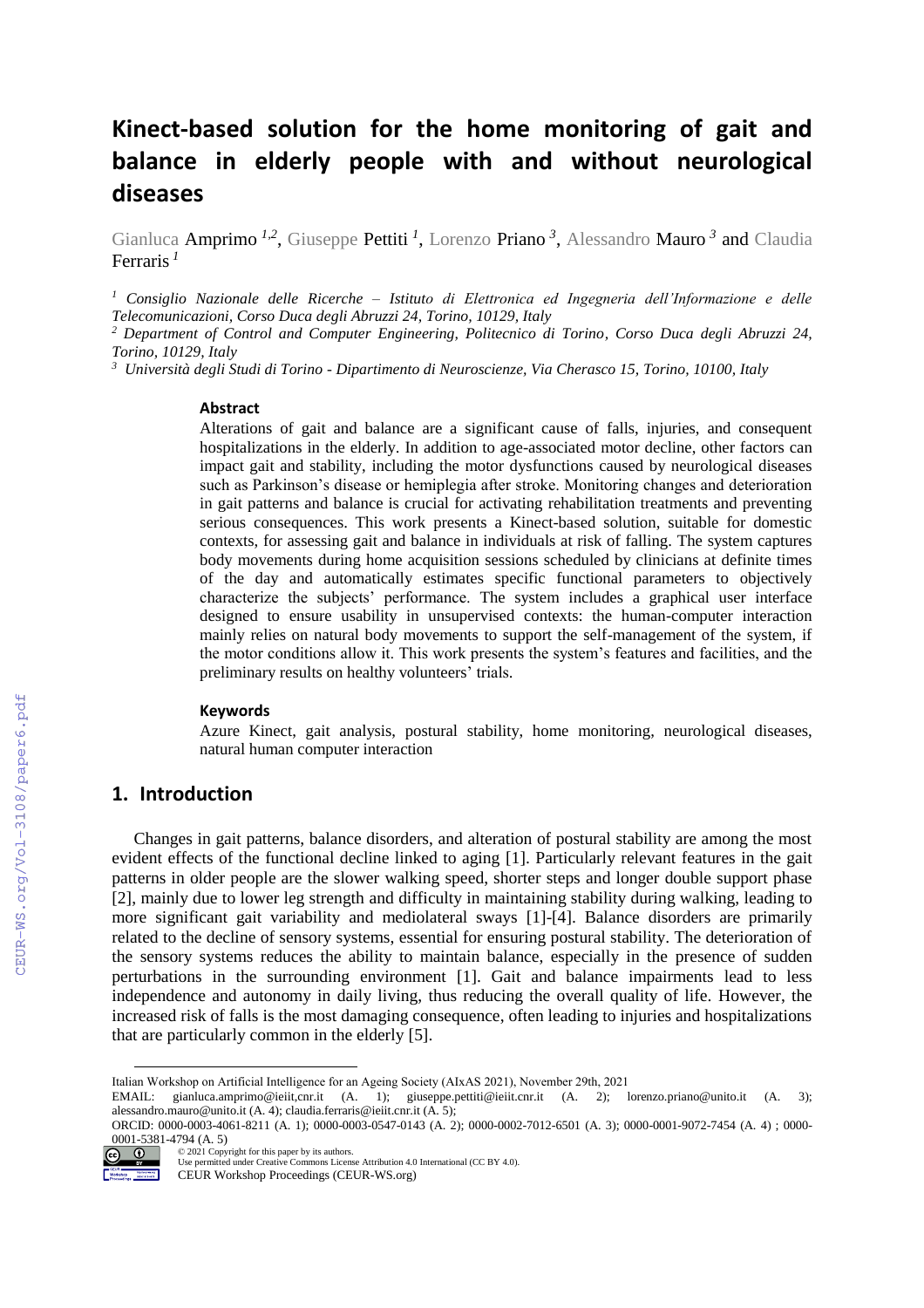In addition to age-related factors, other comorbidities can adversely affect gait and stability, including neurological pathologies characterized by movement disorders. In particular, the dysfunctions in motor control and coordination cause changes in gait and postural stability linked to the progression of the disease (for example, in Parkinson's disease [\[6\]\)](#page-9-0) or the consequences of the acute event, respectively (e.g., post-stroke hemiplegia [\[7\]\)](#page-9-1). There is evidence that programs based on balance exercise and walking practice help prevent falls in older people [\[8\].](#page-9-2) The early identification of alterations and decline in motor patterns and postural stability for pathological and non-pathological older people is essential to promptly activate treatments (such as aerobic, lower limb agility, and muscle strengthening exercises) that improve stability in static and dynamic conditions to avoid severe consequences [\[9\].](#page-9-3) Recently, new training methodologies, based on virtual reality approaches, have been explored to improve gait and balance in elderly and subjects with movement disorders due to neurological dysfunctions [\[10\],](#page-9-4) using optical sensors [\[11\]](#page-9-5)[\[12\],](#page-9-6) wearable sensors [\[13\]](#page-9-7)[\[14\]](#page-9-8) and smartphones [\[2\]](#page-9-9)[\[15\].](#page-9-10) Several instruments are available to characterize balance and gait disorders in older populations. Static and dynamic posturography and traditional gait analysis, for example, are standardized methods to analyze movements of the body center of pressure and alterations in gait patterns. Nevertheless, their use is limited to equipped and supervised laboratories, therefore not always suitable for an early detection of changes in habitual motor behavior. In the last years, several studies proposed emerging technological solutions to spread gait and balance assessment, overcoming the limitation of standard instruments [\[16\]-](#page-9-11)[\[20\].](#page-10-0) In particular, Kinect-based optical techniques have been widely used in the context of evaluation and analysis of dysfunctions related to balance, stability and gait disorders. Some approaches, as in  $[21]$ - $[23]$ , employ Kinect v2 to evaluate stability parameters during the execution of purely static tasks (e.g., double or single support stability, side bending). Other studies focus on using Kinect v2 to characterize gait through the estimation of spatiotemporal parameters, either neglecting dynamic stability metrics [24] or employing additional instrumentation for their evaluation [25]. A different approach [26] tries to classify normal versus pathological gait directly from Kinect v2 body tracking data, without the estimation of gait or posture specific parameters. Although different, all these methodologies are designed to operate in supervised context.

This study presents an optical solution based on the new Microsoft Kinect Azure DK to evaluate gait and postural stability. With respect to the aforementioned approaches, ours considers an integrated analysis based on static (i.e., during the standing task) and dynamic (i.e., during the walking task) conditions, which allows for a more comprehensive evaluation of postural alterations, balance dysfunctions, and changes in the habitual motor behaviors. Moreover, recent validation studies have demonstrated the high potential of the new Kinect sensor versus previous device models and other commercial optical sensors, both in terms of performance (i.e., accuracy and reliability) as in [\[27\]](#page-10-1) and of the real-time body tracking algorithm (i.e., accuracy and robustness) as in [\[28\].](#page-10-2) Last but not least, our approach is designed to be suitable for domestic contexts or, at least, semi-supervised scenarios (e.g., private patients' associations). This aspect could allow to fill the gap between seldom "in hospital" testing and continuous "at home" monitoring, which, at the state of the art, can be easily achieved only through wearable devices [29]. The system is able to capture body movements during gait and postural stability tasks executed by the subjects in front of the Kinect Azure camera at definite times of the day, according to medical prescription, and then estimate sets of functional parameters to characterize performance in at-risk subjects automatically. Dedicated human-computer interaction and user interfaces, based on natural body movements and the same tracking algorithm, are part of the system to allow for high usability and self-management at home and without specific technological skills. Preliminary results on a small group of healthy volunteers indicate the solution's ability to intercept changes in gait patterns and postural stability, suggesting the possibility of using it as an intelligent and automatic instrument to remotely monitor alterations of these functionalities in at-risk pathological and non-pathological populations.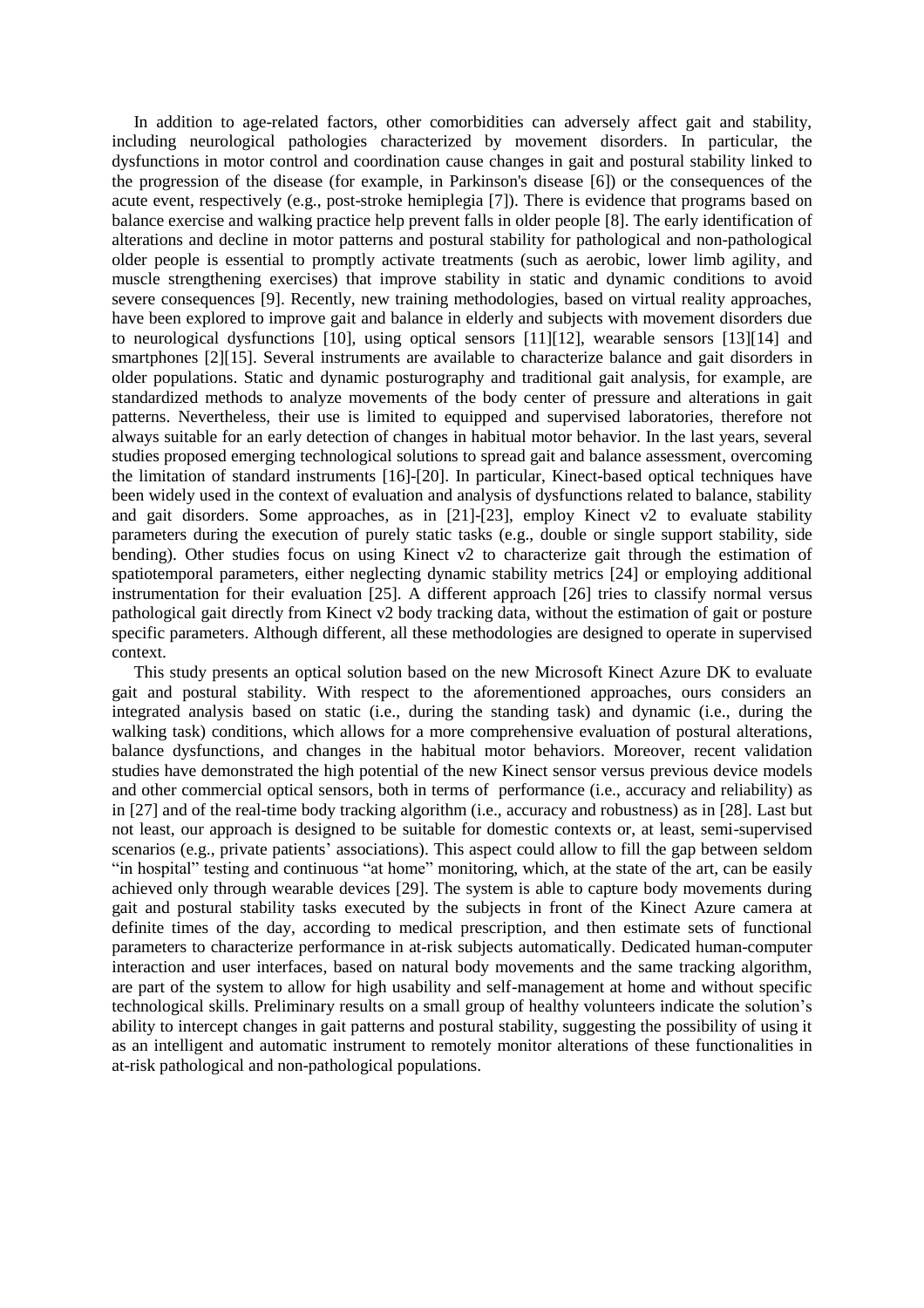# **2. Material and Methods**

# **2.1. The Kinect-based solution: Hardware, Software and Setup**

The Kinect-based system has been designed to consider some specific needs of unsupervised environments, as the domestic contexts, including non-invasiveness, portability, and limited available spaces. In addition, to ensure high usability, particular attention has been paid to the development of the human-computer interaction and the graphical user interface to support subjects and caregivers in the acquisition of specific gait and balance tasks.

The system hardware is composed of a mini-pc, an RGB-Depth camera (i.e., Microsoft Kinect Azure), and a monitor. Microsoft Kinect Azure records synchronized colour and depth streams at up to 30 fps, with different camera modes available [\[27\].](#page-10-1) A default configuration consisting of 1080p resolution for the colour stream, Narrow Field of View (NFW) for the depth stream, and 30 fps framerate for both was employed for this study.

The RGB-Depth sensor is connected to the mini-pc: for this study, a ZOTAC ZBOX EN52060-V was used. The mini-pc model was chosen to fulfill the real-time processing requirements of the body tracking algorithm provided by the Azure Kinect Body Tracking Software Development Kit (SDK). An off-the-shelf monitor was employed to visualize the system Graphical User Interface (GUI) and provide visual feedback during tasks execution.

The system software is based on the Azure Kinect Sensor SDK and the Azure Kinect Body Tracking SDK. The former includes all the Application Programming Interfaces (APIs) for managing the device and recording, processing, and storing the video streams; the latter includes the tracking algorithm used for the 3D reconstruction of body movements. Unlike the previous Kinect model, the new Azure Kinect tracking algorithm implements a Deep Learning (DL) architecture that exploits the Part Affinity Field (PAF) [\[30\]](#page-10-3) to compute 32 body joints that connect in a 2D skeleton. The 2D skeleton is then uplifted to a 3D model, exploiting the information from the depth camera. The developers trained the learning model on tons of real and synthetic images [\[31\],](#page-10-4) so the tracking algorithm can be directly used on the RGB-D stream through the routines available in the SDK. Fig. 1 shows the physical setup of the system.



**Figure 1:** Physical setup of the acquisition system.

The acquisition software was developed in Unity, as it contains all the tools for an easy and effective design of the GUI and the Augmented Reality (AR) setting in which the user performs the required task. Unity, however, enables interaction and behaviour control of its objects only through  $C#$  scripting. Hence, a porting of the two SDK mentioned above (written in  $C_{++}$ ) was achieved by implementing a C# middleware.

The GUI was designed for two possible scenarios: user-alone or user-supported by a clinician/caregiver. As an example, Fig. 2 shows the main GUI implemented for the user-supported scenario. In the user-supported scenario, the caregiver is in charge of the Human-Computer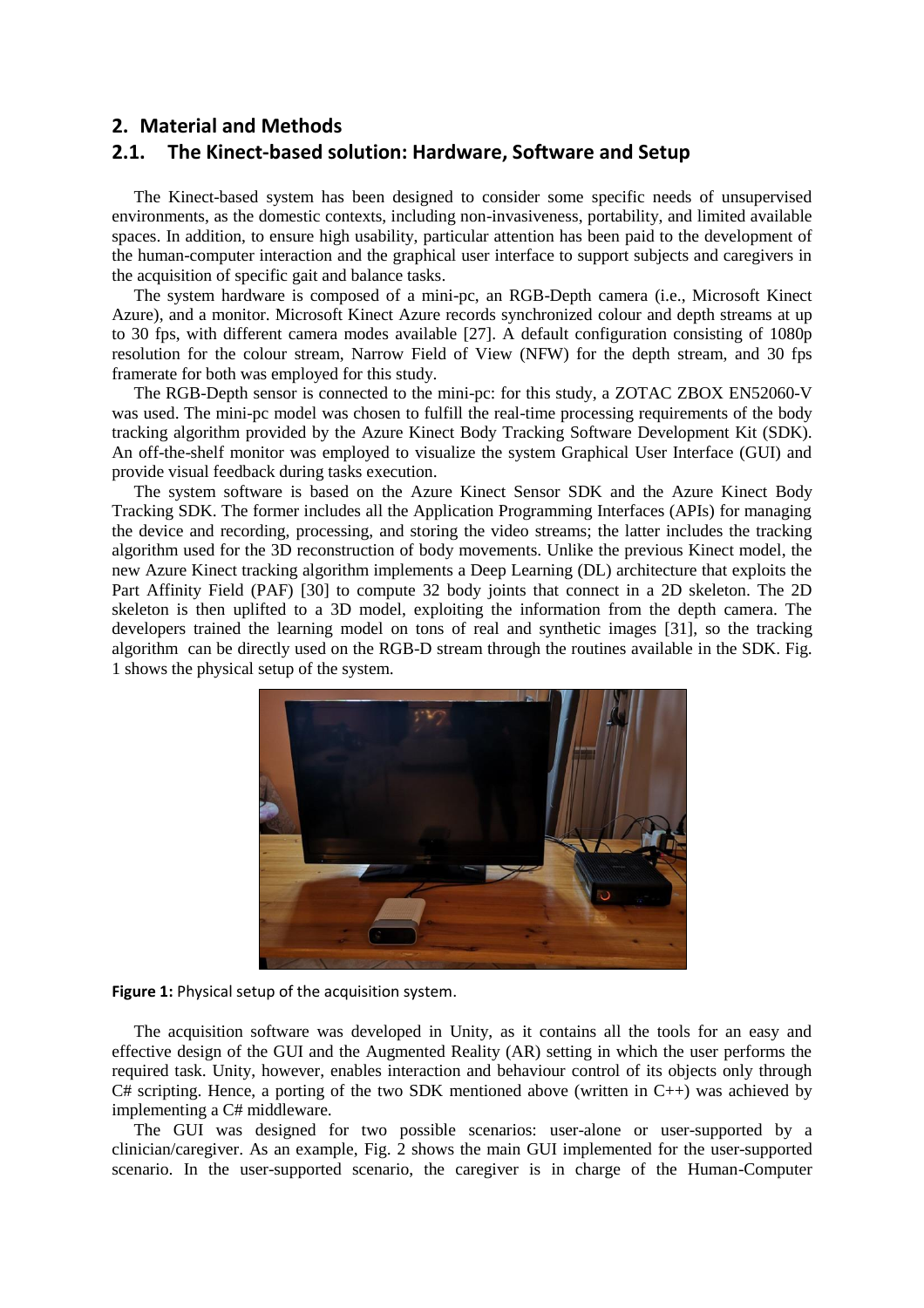Interaction, selecting with a mouse which task to execute (stability evaluation or gait) and when to start and to stop the recordings. This use case was designed to support subjects with severe motor disabilities who need help in using and interacting with the system, limiting their involvement in executing motor tasks. On the contrary, in the user-alone scenario, the subject is able to self-manage the system and is guided in the use and execution of motor tasks by textual and vocal messages provided by the user interface. The vocal messages are delivered through a Text-To-Speech (TTS) solution for Unity based on Microsoft Speech API 5.3. Interaction with GUI objects (e.g., buttons) is realized by tracking the dominant (or the healthiest) hand, which is configurable before software execution through a JSON configuration file. All the interactive objects are adequately scaled to be visible for patients with reduced sight (as typical in elderly) and are organised on the screen to be easily reachable, thus limiting the range of motion required in the perspective of system usage by subjects with reduced mobility.



**Figure 2:** GUI during gait acquisition ("user-supported" scenario).

In addition, the system saves the skeletal model data at the end of each task execution in a JSON file: this file contains the position and rotation of the body joints according to the 3D reference system and a confidence estimation of the tracking accuracy. These data are then processed offline using custom-written MATLAB scripts to extract relevant gait and postural parameters.

# **2.2. Participants, Experimental procedure and Data Acquisition**

For this preliminary study, the aim was to recruit a small number of healthy subjects to verify the capability of the system to quantify relevant postural and gait features. Moreover, the subjects were asked to simulate some motor anomalies (e.g. short steps, slow pace, dangling walking), to investigate if the system was able to detect them without direct involvement, at this stage, of neurological patients. Eventually, eight healthy volunteers (4 male and 4 female) were recruited. The average age is 49.5±16.4 years (range: 25-65 years). Subjects performed the tasks under the supervision of technical personnel and after being properly instructed on the system and experimental procedure. Stability tasks were executed in the user-alone scenario, whereas the user-supported scenario was used for gait tasks in which the caregiver controls the beginning and end of the execution.

The acquisitions were performed in a home setting to simulate the expected working conditions of the system. Each session included: postural stability task (initial); walking towards the 3D camera along a 5m-long straight path (repeated three times); postural stability task (final). Each subject performed three sessions with a different pace and gait pattern: the first, with a natural pace at normal speed (NW); the second, with slower speed and shorter steps (SW); the third, with a dandling and low-speed walking (DW). The last two sessions were used to simulate some typical behaviour of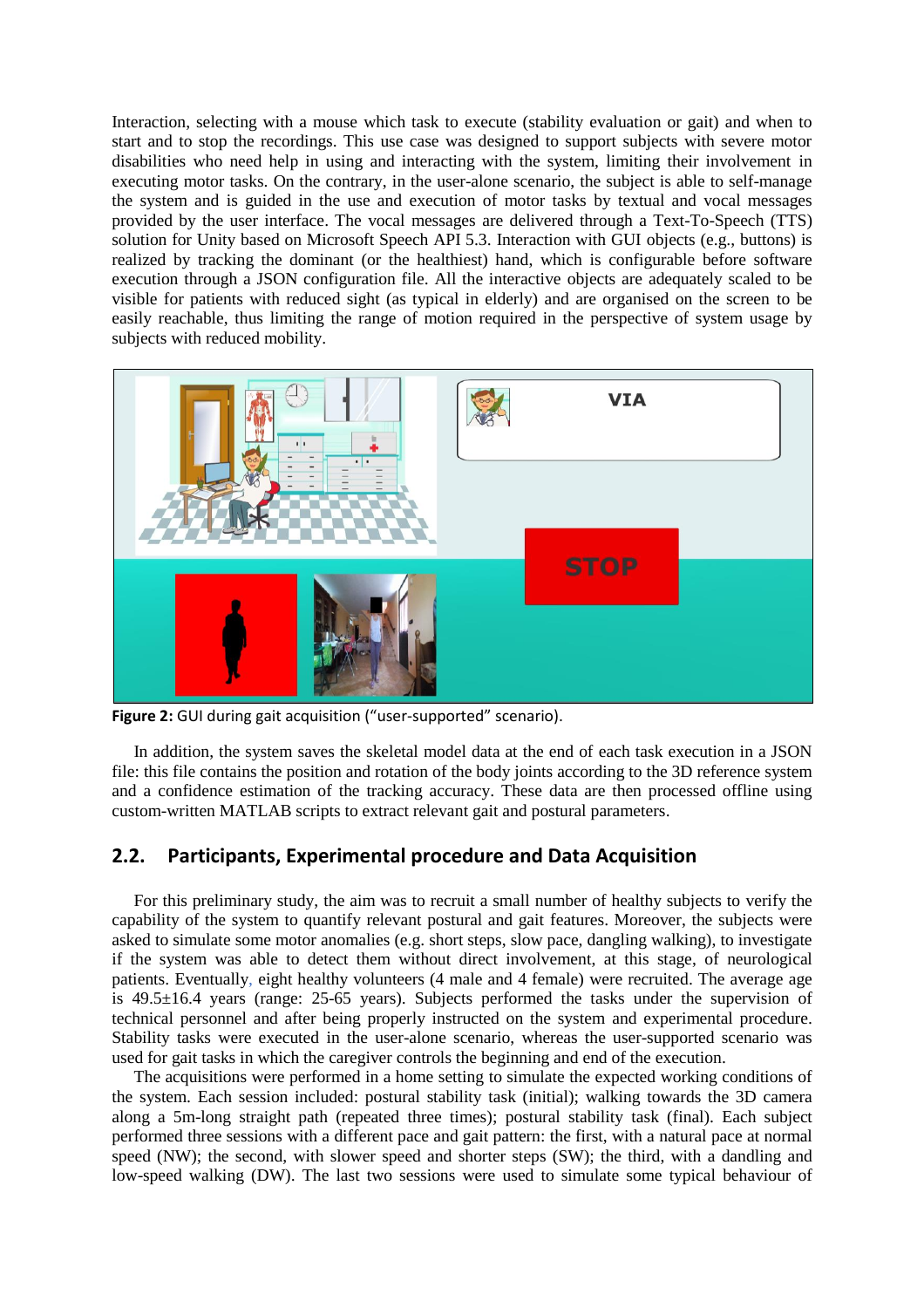elderly and subjects with altered gait due to neurological diseases: the altered gait patterns can be faithfully replicated also by healthy subjects of a different age group than the older target. It is important to remember that our goal, at this stage, is to verify the potential of the proposed system in detecting alterations of the motor pattern that are typical in elderly subjects with and without neurological pathologies. Instead, the postural stability tasks were included to assess changes in balance conditions before and after walking: postural stability task consists in standing still with eyes open for 30 seconds, in front of the camera at about 2 m away.

All participants were able to perform all planned walking and postural stability trials. In total, 69 walking and 48 postural stability trials were collected: for three subjects, only two walking trials (instead of the three expected) in the SW condition were considered valid due to external disturbance.

# **2.3. Characterization of gait and postural stability**

The pre-processing phase involves resampling and filtering techniques of the recorded data. First, the 3D trajectories of the joints are resampled at 30 Hz and then filtered using a Butterworth low pass filter (third order, 10 Hz cutoff) to remove jitter and high-frequency noise. Some joints of the skeletal model are then used to characterize gait and postural stability. The 3D body center of mass  $(COM_{BODY})$  is estimated for both analyses, as in [\[32\]](#page-10-5)[\[33\]:](#page-10-6) the  $COM_{BODY}$  is the 3D weighted average of six body segments relating to head, trunk, arms, and legs.

As in [\[33\],](#page-10-6) a custom-written MATLAB script calculates the 3D  $COM_{BODY}$  distance from the 3D camera to determine the gait analysis time window  $(GA_{TW})$  and estimate spatiotemporal gait parameters inside the virtual gait analysis path (VGAP). The GA<sub>TW</sub> starts when the subject enters the VGAP (about 5m from the camera) and ends when the subject leaves the VGAP established to capture the total body (about 2m from the camera). Additionally, the 3D torso center of mass (COMTORSO) is estimated to evaluate mediolateral and vertical sways during walking as potential indices of lateral and forward instability under dynamic conditions, thus avoiding the effects of head and arm movements. Instead, the ankle joints of the skeletal model are used by the step segmentation algorithm to identify each step and the related gait pattern features. Table 1 shows the list of gait parameters automatically estimated by the analysis scripts.

For the analysis of postural stability, as in [\[32\],](#page-10-5) the movements of the COMBODY are used to estimate the maximum sways along the anteroposterior (i.e., forward and backward) and mediolateral (i.e., right and left) directions and other related functional parameters compared to the initial position. Table 2 shows the list of functional parameters related to postural stability and  $COM<sub>BODY</sub>$  sways automatically estimated by the analysis scripts.

#### **Table 1**

| List of spatiotemporal and COM <sub>TORSO</sub> parameters estimated for gait |                        |                                              |  |  |  |
|-------------------------------------------------------------------------------|------------------------|----------------------------------------------|--|--|--|
| Parameter                                                                     | Unit                   | Meaning                                      |  |  |  |
| Step Length (SL)                                                              | [cm]                   | Length of steps                              |  |  |  |
| Step Time (ST)                                                                | [s]                    | Duration of steps                            |  |  |  |
| Stance Duration (SD <sub>%</sub> )                                            | [%]                    | Duration of stance phases (% of gait cycles) |  |  |  |
| Stance Duration (SD <sub>T</sub> )                                            | [s]                    | Duration of stance phases                    |  |  |  |
| Swing Duration (SWD <sub>%</sub> )                                            | [%]                    | Duration of swing phases (% of gait cycles)  |  |  |  |
| Swing Duration (SWD <sub>T</sub> )                                            | [s]                    | Duration of swing phases                     |  |  |  |
| Speed (SP)                                                                    | [cm/s]                 | Average gait speed                           |  |  |  |
| Cadence (CD)                                                                  | [step/min]             | Number of steps per minute                   |  |  |  |
| Step Number (SN)                                                              | $\lbrack - \rbrack$    | Number of steps                              |  |  |  |
| Gait Cycle Number (GCN)                                                       | $\left[ \cdot \right]$ | Number of gait cycles                        |  |  |  |
| Mediolateral sway range (MLR)                                                 | [cm]                   | Mediolateral excursion range of COMTORSO     |  |  |  |
| Vertical sway range $(V_R)$                                                   | [cm]                   | Vertical excursion range of COMTORSO         |  |  |  |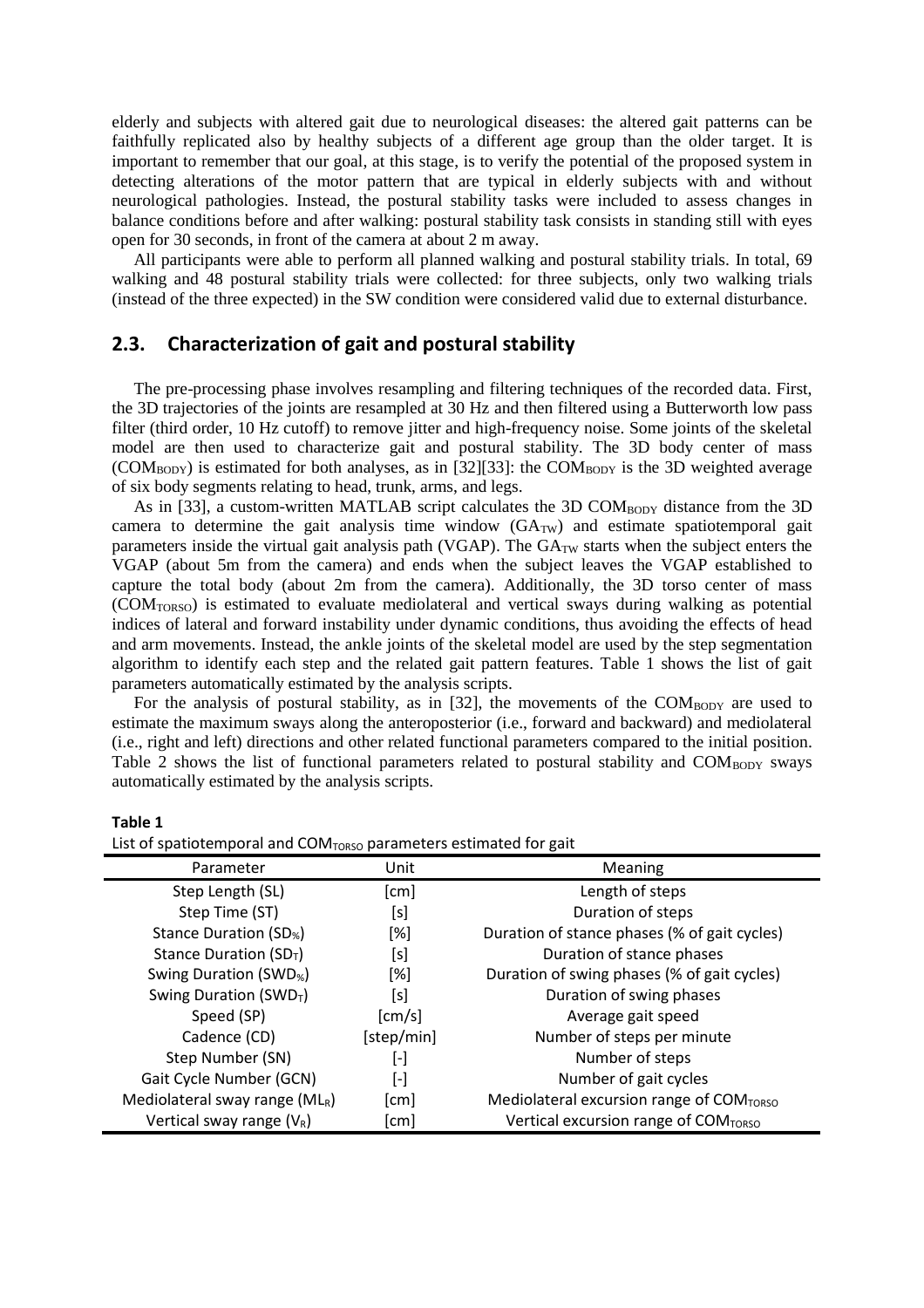| List of configure parameters cstimated for postaral stability |                |                       |  |  |  |
|---------------------------------------------------------------|----------------|-----------------------|--|--|--|
| Parameter                                                     | Unit           | Meaning               |  |  |  |
| Anteroposterior sway $AP_R$ )                                 | [cm]           | Maximum AP sway range |  |  |  |
| Anteroposterior total sway (AP <sub>T</sub> )                 | [cm]           | Total AP sway range   |  |  |  |
| Anteroposterior speed (AP <sub>S</sub> )                      | [cm/s]         | Maximum AP sway speed |  |  |  |
| Mediolateral sway $(ML_R)$                                    | [cm]           | Maximum ML sway range |  |  |  |
| Mediolateral total sway ( $MLT$ )                             | [cm]           | Total ML sway range   |  |  |  |
| Mediolateral speed (ML <sub>S</sub> )                         | [cm/s]         | Maximum ML sway speed |  |  |  |
| Sway area (SA)                                                | $\text{[cm}^2$ | Maximum sway area     |  |  |  |

**Table 2** List of COMBODY parameters estimated for postural stability

# **3. Results**

This section presents and discusses some preliminary results. The analysis of walking trials on normal and simulated abnormal conditions indicates that the system is able to quantify differences in walking parameters and altered patterns, a highly probable condition in elderly subjects with and without pathologies related to motor dysfunctions. The postural stability analysis, before and after walking trials, suggests that the system can detect differences in balance parameters, for example after ordinary quotidian activities such as walking, that, however, represent challenging motor actions for frail subjects and could aggravate the risk of falls.

# **3.1. Automatic characterization of gait patterns**

The dataset for gait analysis contains 69 trials, divided into 24 NW, 21 SW, and 24 DW, respectively. Each trial was automatically analyzed to estimate spatiotemporal and COMTORSO parameters. In order to verify the ability of the system to capture the main features of gait patterns, the following figures show an example of NW (Fig. 3), SW (Fig. 4), and DW (Fig. 5) gait trials of the same subject, and the outcome of the step segmentation algorithm. The graphical representation of walking trajectories and estimated parameters provides qualitative information on gait patterns, including the quantity, length, and duration of steps (for the right and left leg), the trajectory and mediolateral sways of the center of mass during walking. The visual comparison highlights significant differences between the three trials. A greater number of shorter steps characterize the SW trial, whereas the DW trial is characterized by more significant lateral sway than normal walking (NW). The qualitative analysis suggests that the system is capable of intercepting differences in gait patterns.



Figure 3: Example of gait patterns and COM<sub>TORSO</sub> sways captured for the Natural Walking (NW) and reconstructed from the analysis of the skeletal model recorded.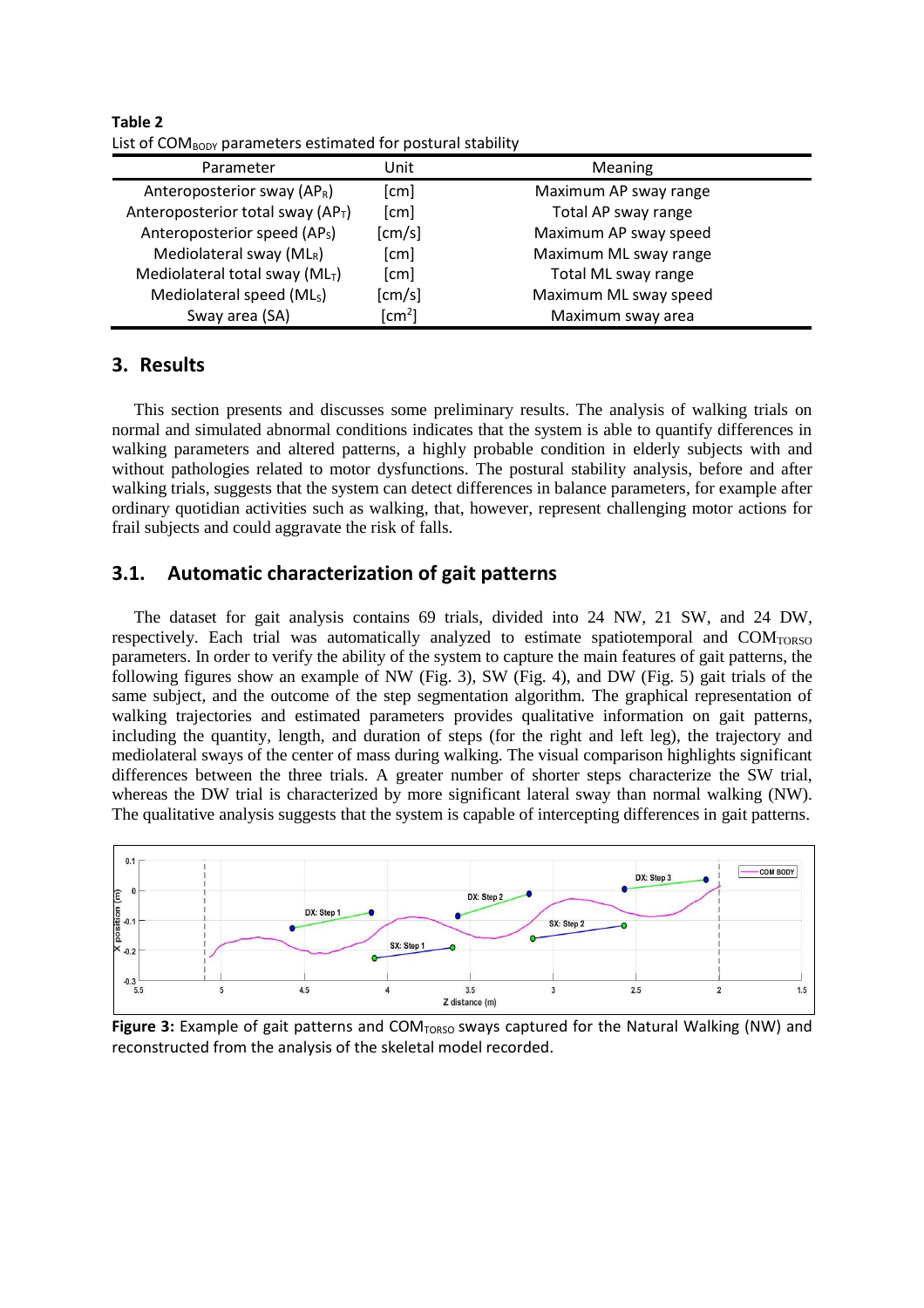

Figure 4: Example of gait patterns and COM<sub>TORSO</sub> sways captured for the Slow Walking (SW) and reconstructed from the analysis of the skeletal model recorded: it is characterized by shorter steps than NW.



Figure 5: Example of gait patterns and COM<sub>TORSO</sub> sways captured for the Dangling Walking (DW) and reconstructed from the analysis of the skeletal model recorded: it is characterized by shorter steps and higher mediolateral sways than NW and SW.

The visual analysis suggested we carry out a quantitative evaluation of the three types of walking. To this end, we grouped the gait trials according to the session type and computed the average value of each parameter to support the qualitative analysis with objective measures. Table 3 shows the mean and standard deviation values concerning the three types of sessions.

#### **Table 3**

Mean and standard deviation of spatiotemporal and  $COM_{TORSO}$  parameters for NW, SW and DW sessions

| Parameter    | Unit                      | <b>NW Sessions</b> | <b>SW Sessions</b> | <b>DW Sessions</b> |
|--------------|---------------------------|--------------------|--------------------|--------------------|
| SL           | [cm]                      | 55.68±0.07         | 35.08±0.08         | 32.73±0.08         |
| ST           | [s]                       | $0.68 \pm 0.09$    | $0.93 \pm 0.23$    | $0.96 \pm 0.0.27$  |
| $SD_{\%}$    | [%]                       | 54.12±6.78         | 71.88±6.03         | 72.24±7.51         |
| $SD_T$       | [s]                       | $0.77 \pm 0.20$    | $1.39 \pm 0.44$    | $1.45 \pm 0.54$    |
| $SWD_{%}$    | [%]                       | 42.77±7.26         | 25.06±5.69         | 25.06±7.63         |
| <b>SWD</b> T | [s]                       | $0.59 \pm 0.04$    | $0.46 \pm 0.08$    | $0.47 \pm 0.11$    |
| <b>SP</b>    | [cm/s]                    | 80.07±0.19         | 36.87±0.09         | 36.06±0.08         |
| CD.          | [steps/min]               | 85.96±11.31        | 65.15±14.17        | 64.15±15.13        |
| <b>SN</b>    | $\left[ \text{-} \right]$ | $2.31 \pm 0.47$    | $3.95 \pm 0.94$    | $4.06 \pm 0.91$    |
| <b>GCN</b>   | $[\hbox{-}]$              | $1.83 \pm 0.56$    | $3.52 \pm 0.99$    | 3.60±0.89          |
| $ML_R$       | [cm]                      | $7.10 \pm 2.18$    | $11.92 \pm 3.42$   | $18.21 \pm 5.18$   |
| $V_R$        | cm                        | $4.57 \pm 1.17$    | 3.94±0.88          | $4.37 \pm 1.00$    |

Fig. 6 shows a graphical representation of the average parameters for the three types of sessions according to Table 3. A normalization procedure has been applied to avoid different scaling issues by considering the minimum and maximum per-parameter values on all the trials collected. Each parameter was scaled in the [0-1] range to provide an immediate and easy-to-compare bar chart representation.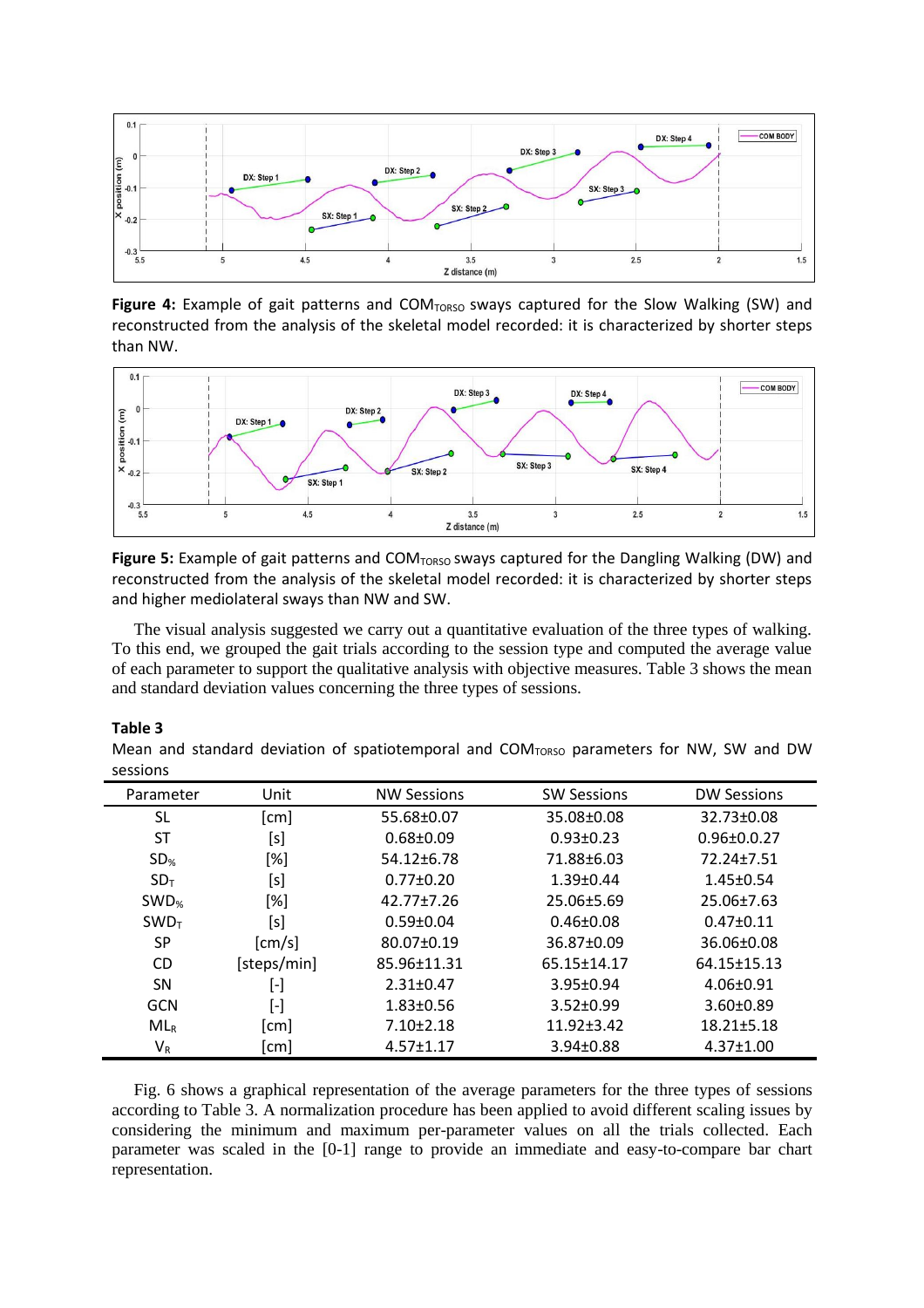

**Figure 6:** Graphical representation of the average differences between the three sessions.

The bar chart highlights significant quantitative differences between the three sessions. On average, the SW and DW trials show greater values for SN and GCN, denoting a higher number of steps and gait cycles than NW due to shorter steps both in length (SL) and time (ST) parameters, as expected. The same occurs for speed (SP) and cadence (CD) parameters that show slower values than NW due to the simulated abnormal condition during walking. The stance and swing phases of the gait cycle are relevant both as time and percentage parameters: the stance phase is slower when no abnormal condition is present (NW); on the contrary, the swing phase increases in normal (NW) and decreases in abnormal condition (SW and DW) as expected. The SW and DW sessions are similar for spatiotemporal parameters, confirming compliance with the dandling and slower walking requirements established by the acquisition protocol. Nevertheless, SW and DW sessions differ in mediolateral sways that are more significant in DW sessions than in SW sessions. These outcomes confirm the ability of the system to quantitatively characterize different gait patterns, intercepting features that could be associated with gait disorders linked to pathological conditions.

# **3.2. Automatic characterization of postural stability**

The dataset for postural stability analysis contains 48 trials, divided into 24 before walking and 24 after walking. Each trial was automatically analyzed to estimate COM<sub>BODY</sub> parameters. The postural stability analysis before and after three gait trials aims to highlight alteration due to fatigue, a widespread condition in neurological diseases that enhance balance disorders.

The postural stability trials were grouped in "before" and "after" walking trials: the average value of each parameter was computed to support the analysis with objective measures. A normalization procedure has been applied to avoid different scaling issues by considering the minimum and maximum per-parameter values on all the trials collected. Each parameter was scaled in the [0-1] range to provide an immediate and easy-to-compare bar chart representation (Fig. 7).



**Figure 7:** Graphical representation of the average differences between the three sessions.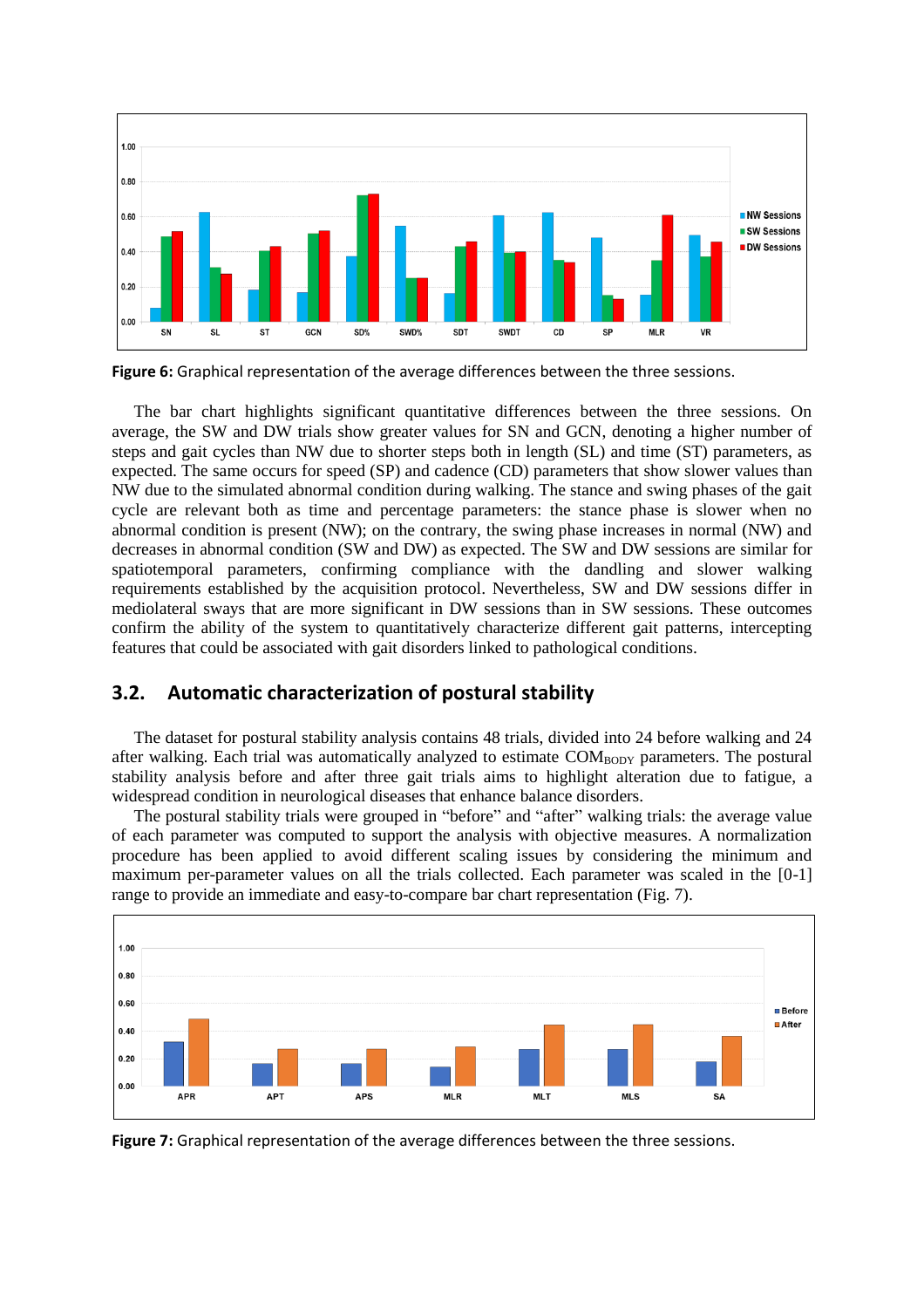The bar chart highlights an increase of all parameters related to  $COM_{BODY}$  after walking, in the anteroposterior and mediolateral directions, compared to before walking trials. The percentage increase, estimated on normalized parameters, ranges from  $51\%$  for AP<sub>R</sub> to over 100% for ML<sub>R</sub> and SA. The other parameters show a percentage increase of about 60%. These outcomes confirm the system's ability to quantitatively measure different stability conditions in healthy subjects, intercepting features that could be associated with fatigue and alteration of balance related to pathological conditions.

### **4. Conclusions**

This work proposes a solution for the automatic and remote evaluation of gait patterns and balance dysfunctions due to age-related motor deterioration or the presence of neurological comorbidities characterized by movement disorders (e.g., Parkinson's disease or post-stroke). Since gait and balance disorders are closely associated with a high risk of falling, especially in the elderly, early detection of any changes is essential to activate training and rehabilitation protocols to prevent serious consequences.

The proposed solution consists of a vision-based system built around the new Microsoft Kinect Azure DK, the last model of Kinect technologies, featuring improved performance and body tracking accuracy compared to its predecessors and other commercial devices, as demonstrated by recent studies. The solution captures the 3D trajectories of body movements during walking and postural stability tasks using a deep learning approach in real-time, allowing the estimation of spatiotemporal, postural and center of mass parameters. The system is also equipped with dedicated interactive GUIs, implemented in Unity, to support user-alone and user-supported scenarios. Thanks to the limited hardware equipment and the ease of use, the system is thought as an evaluation tool that could be employed in unsupervised or semi-supervised environments, like home settings and patients' associations. Clinicians could disseminate the system to at-risk patients and prescribe them to perform the tasks in front of the 3D camera in different sessions throughout the day, to identify abnormalities or to evaluate, for example, variations due to pharmacological therapy. We recruited a group of healthy volunteers to test the implemented solution and the ability to intercept changes in both gait patterns and postural stability after walking. To this end, the acquisition protocol involved three types of walking to be analyzed. Preliminary results on gait analysis indicate the system's ability to detect alterations in gait patterns and mediolateral sways, highlighting average differences between sessions at normal pace, slower pace, and dangling walk. This outcome suggests the system could intercept gait alterations typical of the elderly and subjects with neurological diseases. Even though this was achieved from simulated alterations, we expect that the system will prove effective also on pathological subjects, in which this kind of altered conditions are accentuated. To prove this aspect, we are currently planning to carry out a more comprehensive study including also the target group of subjects, to correlate the results that will be obtained to standardize clinical evaluation.

Furthermore, postural stability analysis denotes an average worsening of the parameters relating to mediolateral and anteroposterior sways of the body center of mass after the walking tests. This behavior suggests the system's ability to intercept changes in balance in healthy subjects due to fatigue, which is also common in the elderly and subjects with pathological conditions. Based on this result and thanks to the system scalability, we plan to improve the analysis of stability dysfunctions by introducing additional exercises for automatic balance evaluation according to dedicated clinical reference scales, for example, the Berg Balance Scale (BBS) as in [20]. However, as the proposed system mainly addresses unsupervised or semi-supervised scenarios, only a subset of the BBS tasks will be considered and implemented to avoid risks for the patients' safety in unsupervised scenarios.

In conclusion, the non-invasiveness, portability, and easy-to-use facilities make the solution a feasible tool for remote monitoring of gait and balance dysfunctions in the home environment on subjects at risk of falling.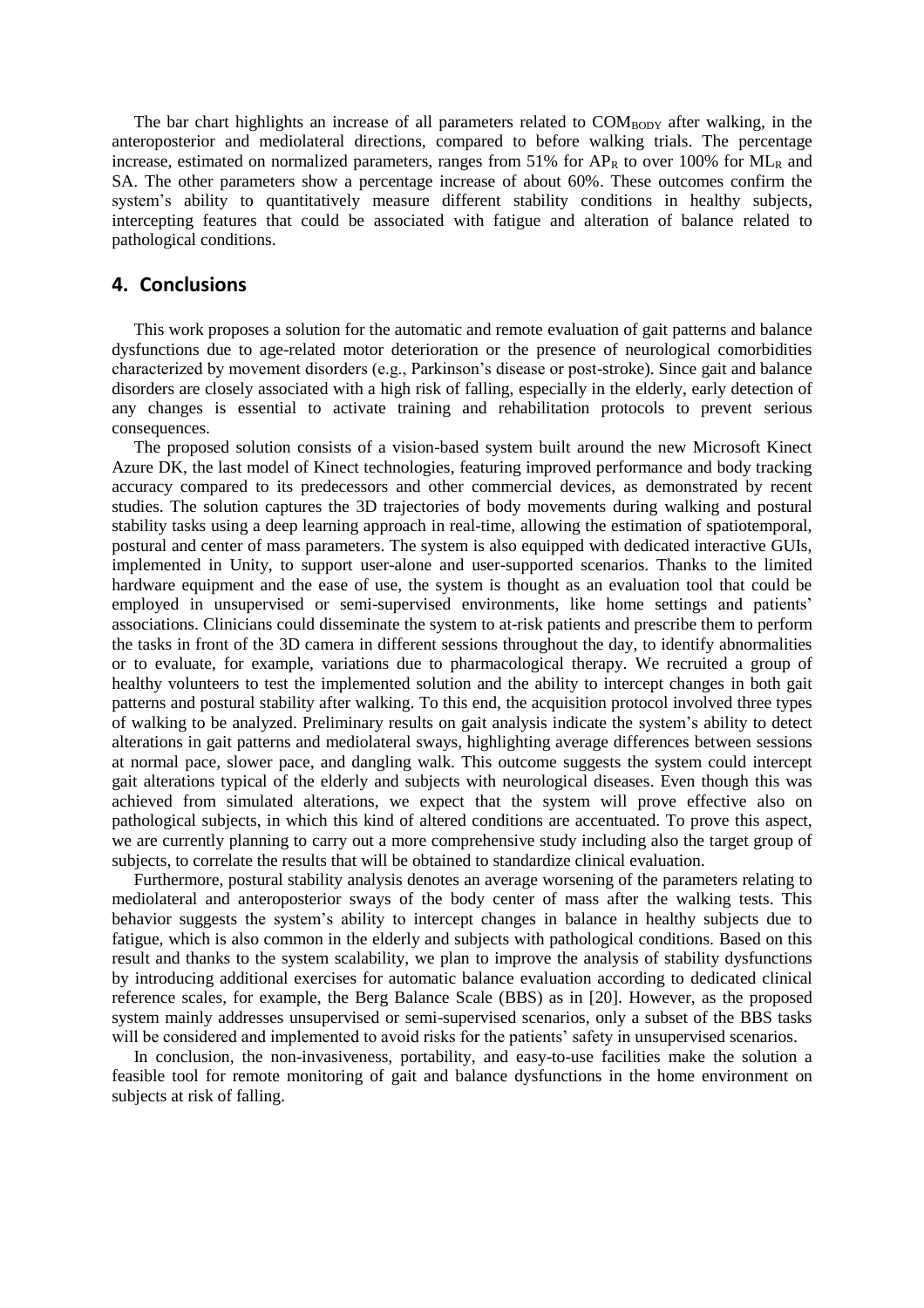### **5. Acknowledgements**

This work was partially supported by ReHOME Project – ICT solutions for tele-rehabilitation of cognitive and motor disabilities in neurological diseases. Grants from Regione Piemonte (Italy), F.E.S.R. 2014/2020, F.S.E. 2014/2020

# **6. References**

- [1] M.Y. Osoba, A.K. Rao, S.K. Agrawal, A.K. Lalwani. "Balance and gait in the elderly: A contemporary review." Laryngoscope Investig Otolaryngol. 4.1 (2019): 143-153
- <span id="page-9-9"></span>[2] K. Lee. "Virtual Reality Gait Training to Promote Balance and Gait Among Older People: A Randomized Clinical Trial." Geriatrics 6.1 (2021). doi:10.3390/geriatrics6010001
- [3] W. Pirker, R. Katzenschlager. "Gait disorders in adults and the elderly." Wien Klin Wochenschr 129 (2017): 81-95
- [4] L.E. Cofrè Lizama, M. Pijnapples, N.P. Reeves, S.M. Verschueren, J.H. van Dieën. "Centre of pressure or centre of mass feedback in mediolateral balance assessment." J Biomech. 48.3 (2015): 539-543
- [5] B. Salzman. "Gait and balance disorders in older adults." Am Fam Physician 82.1 (2010): 61-68
- <span id="page-9-0"></span>[6] T.A. Boonstra, H. van der Kooij, M. Munneke, B.R. Bloem. "Gait disorders and balance disturbances in Parkinson's disease: clinical update and pathophysiology." Curr Opin Neurol. 21.4 (2008): 461-471
- <span id="page-9-1"></span>[7] P.G. Lopes, J.A. Lopes, C.M. Brito, F.M. Alfieri, L. Rizzo Battistella. "Relationships of Balance, Gait Performance, and Functional Outcome in Chronic Stroke Patients: A Comparison of Left and Right Lesions." Biomed Res Int. (2015). doi:10.1155/2015/716042
- <span id="page-9-2"></span>[8] C. Sherrington, S.R. Lord, C.F. Finch. "Physical activity interventions to prevent falls among older people: update of the evidence." J Sci Med Sport 7.1 Suppl. (2004): 43-51
- <span id="page-9-3"></span>[9] J.H. Choi, N.J. Kim. "The effects of balance training and ankle training on the gait of elderly people who have fallen." J Phys Ther Sci 27.1 (2015): 139-142
- <span id="page-9-4"></span>[10] K. Khanuja, J. Joki, G. Bachmann, S. Cuccurullo. "Gait and balance in the aging population: Fall prevention using innovation and technology" Maturitas 110 (2018): 51-56
- <span id="page-9-5"></span>[11] M. van Diest, J. Stegenga, H.J. Wörtche, G.J. Verkerke, K. Postema, C.J. Lamoth. "Exergames for unsupervised balance training at home: A pilot study in healthy older adults." Gait Posture 44 (2016): 161-167
- <span id="page-9-6"></span>[12] K. Sato, K. Kuroki, S. Saiki, R. Nagatomi. "Improving Walking, Muscle Strength, and Balance in the Elderly with an Exergame Using Kinect: A Randomized Controlled Trial." Games Health J. 4.3 (2015): 161-167
- <span id="page-9-7"></span>[13] S. Patel, H. Park, P. Bonato, L. Chan, M. Rodgers. "A review of wearable sensors and systems with application in rehabilitation." J Neuroeng Rehabil 9 (2021). doi:10.1186/1743-0003-9-21
- <span id="page-9-8"></span>[14] K. Gordt, T. Gerhardy, B. Najafi, M. Schwenk. "Effects of Wearable Sensor-Based Balance and Gait Training on Balance, Gait, and Functional Performance in Healthy and Patient Populations: A Systematic Review and Meta-Analysis of Randomized Controlled Trials." Gerontology 64.1 (2018): 74-89
- <span id="page-9-10"></span>[15] E. Papi, S.Y. Chiou, A.H. McGregor. "Feasibility and acceptability study on the use of a smartphone application to facilitate balance training in the ageing population." BMJ Open 10.12 (2020). doi:10.1136/bmjopen-2020-039054
- <span id="page-9-11"></span>[16] R. Leirós-Rodríguez, J.L. García-Soidán, V. Romo-Pérez. "Analyzing the Use of Accelerometers as a Method of Early Diagnosis of Alterations in Balance in Elderly People: A Systematic Review." Sensors 19 (2019). doi:10/3390/s19183883
- [17] M. Schwenk, J. Mohler, C. Wendel, et al. "Wearable sensor-based in-home assessment of gait, balance, and physical activity for discrimination of frailty status: baseline results of the Arizona frailty cohort study." Gerontology 61.3 (2015): 258-267
- [18] R.A. Clark, S. Vernon, B.F. Mentiplay, et al. "Instrumenting gait assessment using the Kinect in people living with stroke: reliability and association with balance tests." J Neuroeng Rehabil 12 (2015). doi:10.1186/s12984-015-0006-8